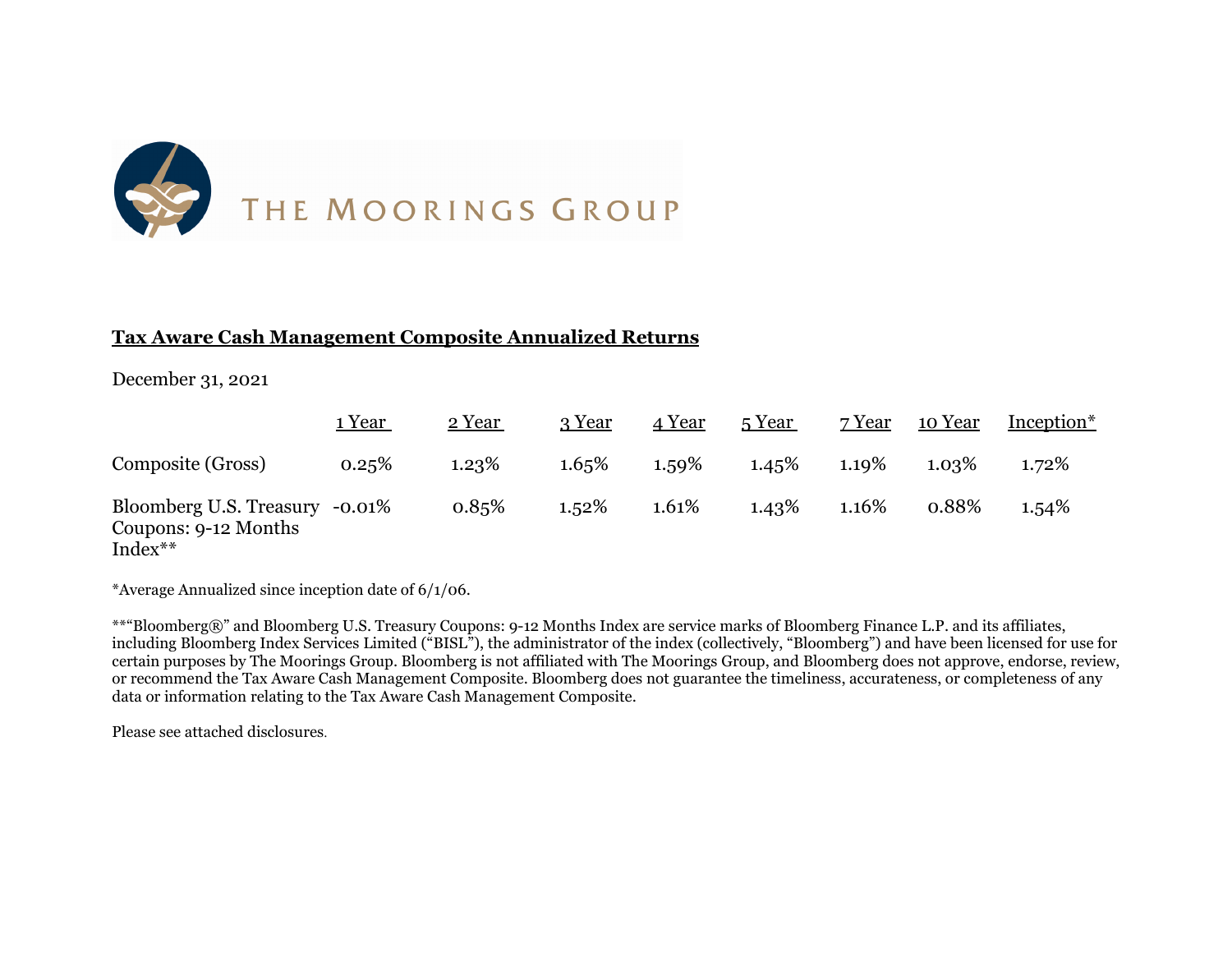

### Tax Aware Cash Management Composite **June 1, 2006** to December 31, 2021

#### **Benchmark: Bloomberg U.S. Treasury Coupons: 9-12 Months Index**

|        |                     |                   |                   |                   |           |                   | End of Period           | Total         |               |
|--------|---------------------|-------------------|-------------------|-------------------|-----------|-------------------|-------------------------|---------------|---------------|
|        | <b>Period Gross</b> | Gross             | <b>Period Net</b> | Net               | Benchmark | Benchmark         | <b>Composite Assets</b> | Firm Assets   | #             |
| Period | Return              | Cumulative Return | Return            | Cumulative Return | Return    | Cumulative Return | (in millions)           | (in millions) | of Portfolios |
| 2012   | 0.66%               | 18.45%            | $0.55\%$          | 17.72%            | $0.24\%$  | 16.61%            | \$87.8                  | \$419.0       | 5 or less     |
| 2013   | $0.64\%$            | 19.21%            | 0.53%             | 18.35%            | 0.25%     | 16.91%            | \$62.4                  | \$350.0       | 5 or less     |
| 2014   | 0.74%               | 20.09%            | $0.65\%$          | 19.11%            | $0.17\%$  | 17.10%            | \$61.7                  | \$356.3       | 5 or less     |
| 2015   | 0.58%               | 20.78%            | 0.48%             | 19.68%            | 0.18%     | 17.32%            | \$66.0                  | \$380.6       | 5 or less     |
| 2016   | 0.49%               | 21.38%            | $0.39\%$          | 20.14%            | 0.80%     | 18.26%            | \$65.3                  | \$412.7       | 5 or less     |
| 2017   | 0.89%               | 22.45%            | 0.79%             | 21.09%            | $0.69\%$  | 19.08%            | \$16.1                  | \$498.0       | 5 or less     |
| 2018   | $1.41\%$            | 24.18%            | $1.32\%$          | 22.68%            | $1.90\%$  | 21.34%            | \$78.9                  | \$533.6       | 5 or less     |
| 2019   | $2.51\%$            | 27.29%            | $2.41\%$          | 25.63%            | 2.88%     | 24.83%            | \$72.6                  | \$541.9       | 5 or less     |
| 2020   | $2.21\%$            | 30.10%            | $2.09\%$          | 28.26%            | $1.71\%$  | 26.97%            | \$59.6                  | \$539.2       | 5 or less     |
| 2021   | 0.25%               | 30.43%            | 0.16%             | 28.46%            | $-0.01%$  | 26.95%            | \$54.6                  | \$514.5       | 5 or less     |

The Moorings Group claims compliance with the Global Investment Performance Standards (GIPS®) and has prepared and presented this report in compliance with the GIPS standards. The Moorings Group has been independently verified for the periods of March 1, 2004 through December 31, 2021 by ACA Performance Services, LLC. The verification report is available upon request.

A firm that claims compliance with the GIPS standards must establish policies and procedures for complying with all the applicable requirements of the GIPS standards. Verification provides assurance on whether the firm's policies and procedures related to composite and pooled fund maintenance, as well as the calculation, presentation, and distribution of performance, have been designed in compliance with the GIPS standards and have been implemented on a firm-wide basis. Verification does not provide assurance on the accuracy of any specific performance report.

GIPS® is a registered trademark of CFA Institute. CFA Institute does not endorse or promote this organization, nor does it warrant the accuracy or quality of the content contained herein.

Please see attached disclosures.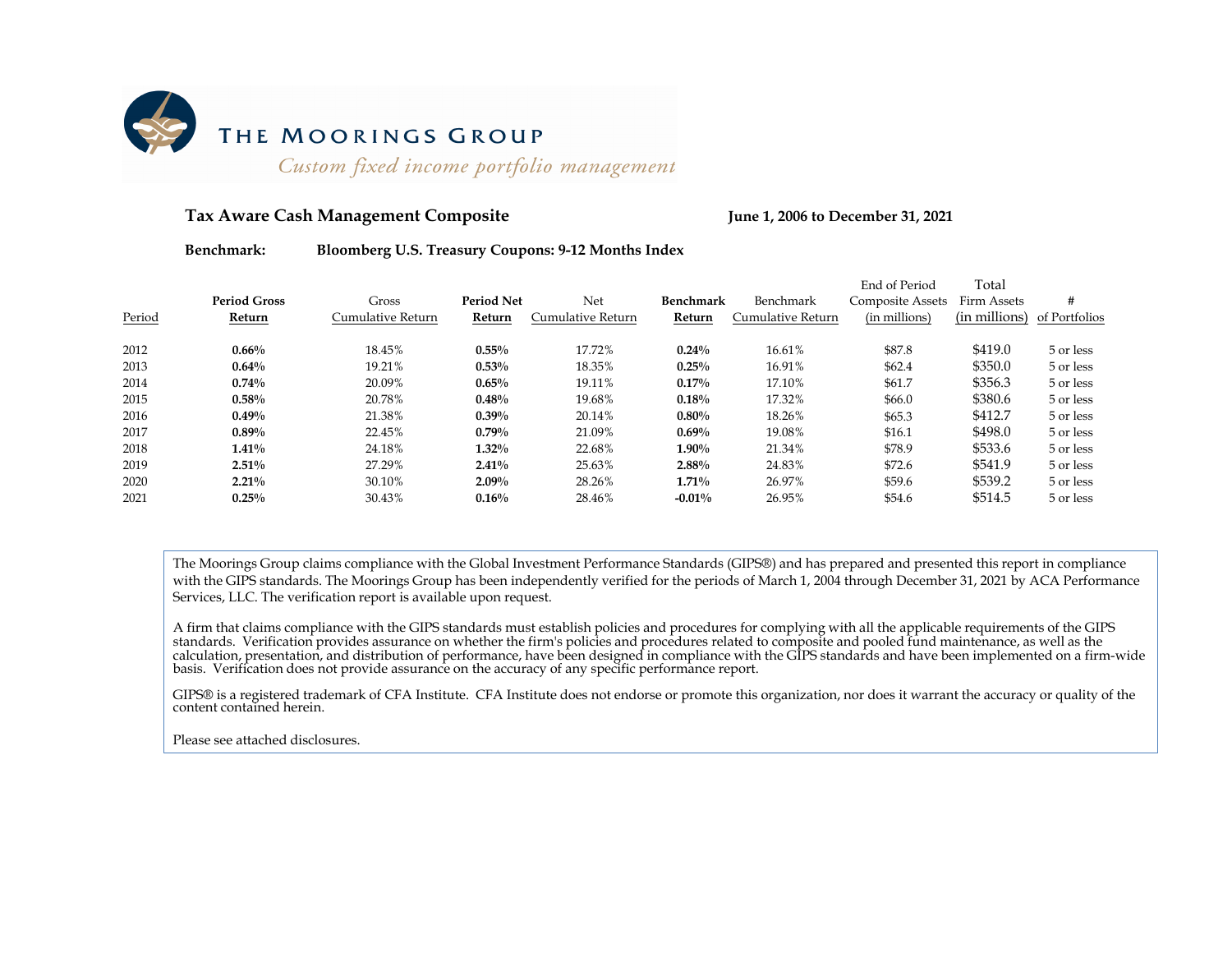# **The Moorings Group Disclosure Statement**

## **Tax Aware Cash Management Composite**

Firm Information: The Moorings Group LLC is an investment advisor registered with the Securities and Exchange Commission under the Investment Advisors Act of 1940. The Moorings Group is a fixed income portfolio investment manager that primarily invests in municipal securities. The firm is defined as an independent investment management firm that is not affiliated with any parent organization. The firm's cash management fee schedule is as follows: .20% for \$5,000,000 to \$14,999,999, .16% for \$15 million and above. Fees may be subject to negotiation where special circumstances warrant.

Composite Characteristics: The Tax Aware Cash Management Composite was created in May 2006. A complete list and description of all firm composites is available upon request. The minimum portfolio size for the Tax Aware Cash Management Composite is \$5,000,000. The benchmark for the composite is the "Bloomberg U.S. Treasury Coupons: 9-12 Months Index". The portfolios in this composite invest primarily in investment grade tax-exempt municipal bonds, taxable municipal bonds, and US treasury, agency, and corporate securities with maturities from 1 to 3 years.

Calculation Methodology: Valuations and returns are computed and stated in U.S. dollars, and as 1/1/10 individual portfolios are revalued daily. Prior to 1/1/10 the firm used the Modified Dietz formula to calculate monthly returns and linked these returns geometrically to produce an accurate time-weighted rate of return. Composite returns are asset weighted. Gross of fees returns are calculated gross of management fees and net of transaction costs. Net of fee returns are calculated net of management fees and transaction costs. Accruals for all fixed income securities are included in composite calculations. Market valuations are based on settlement date prior to January 1, 2005 and trade date thereafter.

Policy Manual: The firm maintains that it has a manual on file that encompasses all processes and procedures employed by the Firm. Additional information regarding policies for valuing investments, calculating performance returns and preparing GIPS Reports is available upon request.

Other Disclosures: The Moorings Group has received a Firm-wide GIPS® Verification from ACA Performance Services, LLC for the period March 1, 2004 through December 31, 2021. Dispersion calculations provided are the asset weighted standard deviation of portfolio returns for the year. Risk statistics presented are calculated using gross of fees returns. No dispersion statistics are presented when the number of portfolios that comprise the composite is five or less for any annual period. Effective 1/1/10 firm and composite assets under management include interest accruals for fixed income assets. Prior to 1/1/10, firm and composite assets under management do not include interest accruals.

Significant Cash Flows: Beginning 07/01/2014, we remove accounts from composites when a significant cash flow occurs. A significant cash flow is defined as an external cash flow during the month in an amount equal to 10% or greater of the portfolio's assets at the beginning of the month. The timing of the account's exit and subsequent re-entry will follow the account inclusion and exclusion policy described above. We have implemented processes to review cash flows and any determinance of "significance". We maintain records showing which portfolios were removed from a composite due to significant cash flows and the effective date of such removal, the value of the significant cash flow (amount of